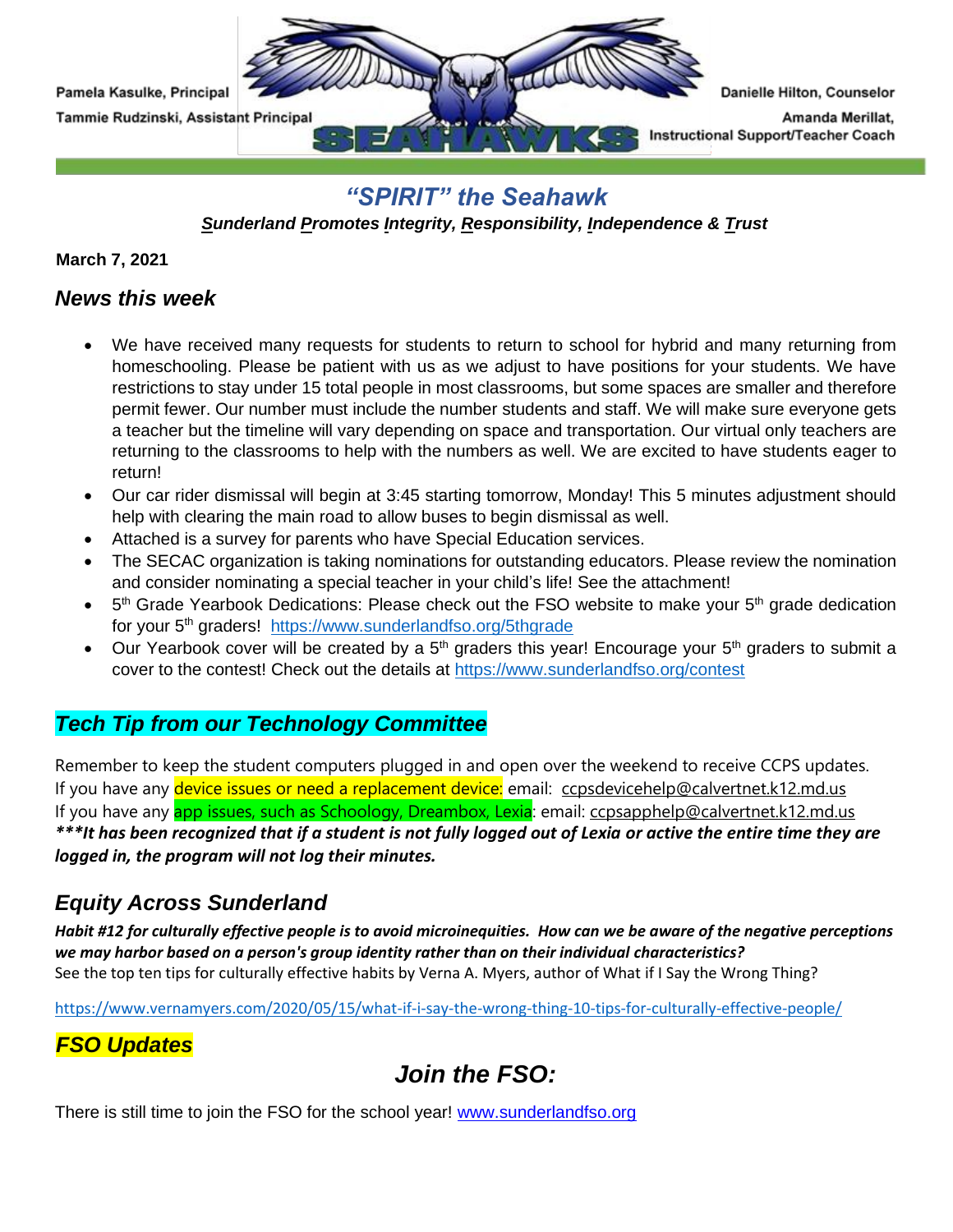• FSO Meetings: The meetings are open for all to attend. They will be held virtually at 7:00PM until further notice. The Teams links are below and will be included in future letters, as well:

o Wednesday, March 10, 2021

## Microsoft Teams meeting

#### **Join on your computer or mobile app**

**[Click here to join the meeting](https://teams.microsoft.com/l/meetup-join/19%3ameeting_NWY5ZTkxYTEtOTIzMS00NTRkLTk3MGUtMjhlOTIxZTNmMjRh%40thread.v2/0?context=%7b%22Tid%22%3a%22022d9fca-60a3-4aac-9a90-c18e51ac527e%22%2c%22Oid%22%3a%2249a2b8d9-ffb0-4378-8eab-b96180abd1d7%22%7d) Or call in (audio only)** [+1 240-800-7985,,405082203#](tel:+12408007985,,405082203# ) United States, Bethesda Phone Conference ID: 405 082 203# [Find a local number](https://dialin.teams.microsoft.com/76e85d79-b711-4fb2-8c7e-13d31296aeaf?id=405082203) | [Reset PIN](https://mysettings.lync.com/pstnconferencing) [Learn More](https://aka.ms/JoinTeamsMeeting) | [Meeting options](https://teams.microsoft.com/meetingOptions/?organizerId=49a2b8d9-ffb0-4378-8eab-b96180abd1d7&tenantId=022d9fca-60a3-4aac-9a90-c18e51ac527e&threadId=19_meeting_NWY5ZTkxYTEtOTIzMS00NTRkLTk3MGUtMjhlOTIxZTNmMjRh@thread.v2&messageId=0&language=en-US)

o Wednesday, April 7, 2021

# Microsoft Teams meeting

#### **Join on your computer or mobile app**

**[Click here to join the meeting](https://teams.microsoft.com/l/meetup-join/19%3ameeting_MjIxZTNiMDYtYTRmZC00OThiLTkxOTItMzljMjU0MWY5ZGE5%40thread.v2/0?context=%7b%22Tid%22%3a%22022d9fca-60a3-4aac-9a90-c18e51ac527e%22%2c%22Oid%22%3a%2249a2b8d9-ffb0-4378-8eab-b96180abd1d7%22%7d) Or call in (audio only)** [+1 240-800-7985,,242319387#](tel:+12408007985,,242319387# ) United States, Bethesda Phone Conference ID: 242 319 387# [Find a local number](https://dialin.teams.microsoft.com/76e85d79-b711-4fb2-8c7e-13d31296aeaf?id=242319387) | [Reset PIN](https://mysettings.lync.com/pstnconferencing) [Learn More](https://aka.ms/JoinTeamsMeeting) | [Meeting options](https://teams.microsoft.com/meetingOptions/?organizerId=49a2b8d9-ffb0-4378-8eab-b96180abd1d7&tenantId=022d9fca-60a3-4aac-9a90-c18e51ac527e&threadId=19_meeting_MjIxZTNiMDYtYTRmZC00OThiLTkxOTItMzljMjU0MWY5ZGE5@thread.v2&messageId=0&language=en-US)

#### o **Wednesday, May 5, 2021**

## Microsoft Teams meeting

#### **Join on your computer or mobile app**

### **[Click here to join the meeting](https://teams.microsoft.com/l/meetup-join/19%3ameeting_YjFhNzUzNTUtODlhZS00ZGM4LTkxMzctMDA0ZDg1MTgyMWY3%40thread.v2/0?context=%7b%22Tid%22%3a%22022d9fca-60a3-4aac-9a90-c18e51ac527e%22%2c%22Oid%22%3a%2249a2b8d9-ffb0-4378-8eab-b96180abd1d7%22%7d)**

**Or call in (audio only)**

[+1 240-800-7985,,56460260#](tel:+12408007985,,56460260# ) United States, Bethesda Phone Conference ID: 564 602 60# [Find a local number](https://dialin.teams.microsoft.com/76e85d79-b711-4fb2-8c7e-13d31296aeaf?id=56460260) | [Reset PIN](https://mysettings.lync.com/pstnconferencing) [Learn More](https://aka.ms/JoinTeamsMeeting) | [Meeting options](https://teams.microsoft.com/meetingOptions/?organizerId=49a2b8d9-ffb0-4378-8eab-b96180abd1d7&tenantId=022d9fca-60a3-4aac-9a90-c18e51ac527e&threadId=19_meeting_YjFhNzUzNTUtODlhZS00ZGM4LTkxMzctMDA0ZDg1MTgyMWY3@thread.v2&messageId=0&language=en-US)

#### o Tuesday, June 1, 2021

## Microsoft Teams meeting

### **Join on your computer or mobile app**

**[Click here to join the meeting](https://teams.microsoft.com/l/meetup-join/19%3ameeting_YTFhNWMzMDgtNWVhMi00NGJkLTlmYTMtNTBmMDI0YmRjZDRh%40thread.v2/0?context=%7b%22Tid%22%3a%22022d9fca-60a3-4aac-9a90-c18e51ac527e%22%2c%22Oid%22%3a%2249a2b8d9-ffb0-4378-8eab-b96180abd1d7%22%7d) Or call in (audio only)** [+1 240-800-7985,,307686339#](tel:+12408007985,,307686339# ) United States, Bethesda Phone Conference ID: 307 686 339# [Find a local number](https://dialin.teams.microsoft.com/76e85d79-b711-4fb2-8c7e-13d31296aeaf?id=307686339) | [Reset PIN](https://mysettings.lync.com/pstnconferencing) [Learn More](https://aka.ms/JoinTeamsMeeting) | [Meeting options](https://teams.microsoft.com/meetingOptions/?organizerId=49a2b8d9-ffb0-4378-8eab-b96180abd1d7&tenantId=022d9fca-60a3-4aac-9a90-c18e51ac527e&threadId=19_meeting_YTFhNWMzMDgtNWVhMi00NGJkLTlmYTMtNTBmMDI0YmRjZDRh@thread.v2&messageId=0&language=en-US)

## *Yearbook:*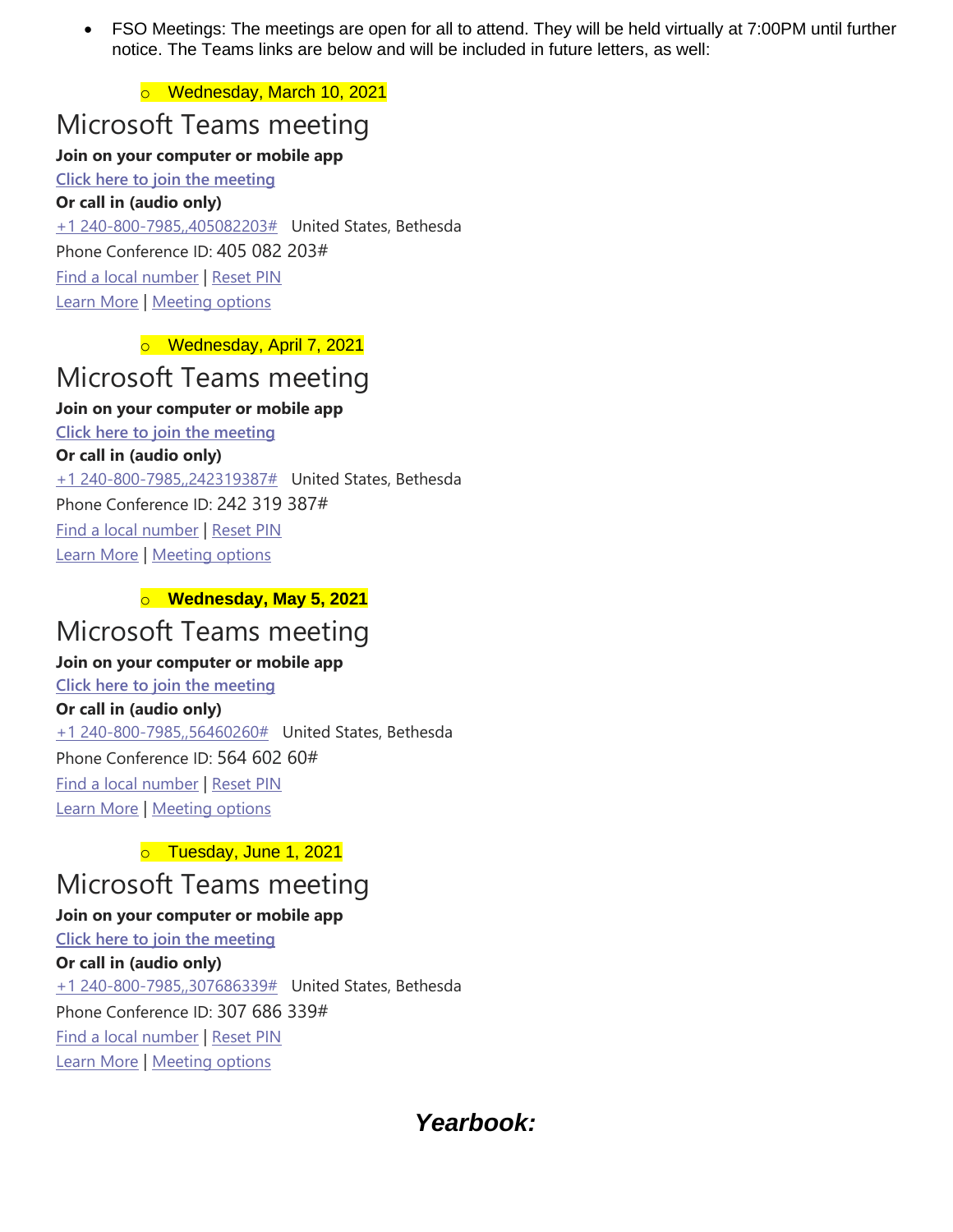The 2020/2021 Yearbooks will look very different from previous years due to virtual learning. We feel it is a great idea to continue the tradition of the SES Yearbook so that the kids have a keepsake to look back on and reflect. To accomplish this, we will need all parents and teachers to help make this a memorable yearbook.

We have several parents who have volunteered to oversee collecting pictures from their children's class. If your teacher has asked for volunteers, please let that teacher know as soon as possible if you can help. Also, if you have any candid pictures that you have taken with other SES children at any special events, please send them to the email address for yearbooks [sesfsoyearbook@gmail.com](mailto:sesfsoyearbook@gmail.com) . Examples of pictures we are hoping to receive are any pictures that you have taken during an outing this school year with other SES children or siblings that involve sports, special events and/or candid shots.

Also, if you have taken any pictures throughout the school year while your child has been online during virtual learning, please include those as well. Every parent probably took at least one photo of what our virtual learning environment looked like at the beginning of the year, so please send those in as well.

When sending in the pictures, please include who is in the picture, grade, teacher, and event and a contact number in case we have any questions. Questions or pictures can be emailed to [sesfsosecondvicepresident@gmail.com](mailto:sesfsosecondvicepresident@gmail.com) and include "Yearbook" in the subject line. Thank you.

The FSO has developed a user friendly website that can be accessed through the Sunderland Elementary page at<https://sesweb.calvertnet.k12.md.us/parents/fso> **[H](https://sesweb.calvertnet.k12.md.us/parents/fso)ow can you support SES FSO??**  We would love to have every family join the FSO so if you would like to become a member, please click here: <https://www.sunderlandfso.org/membership>

**Support the Spirit Nights** at local restaurants where you support local business and our school! Check out the schedule:<https://www.sunderlandfso.org/spiritnights>

## *Soaring Seahawks*

The Soaring Seahawks are how we recognize students for the showing the 3 R's and other Habits of Mind traits within our PBIS program- Respect, Responsible and Ready To Learn! We are proud of YOU! We have so many, we will be chunking the groups over the next few weeks! Way to SOAR!

#### Annmarie Goldring

#### Participation

Annmarie did a good job participating in our class discussion during our Classroom Counseling lesson! Way to go! ~ Ms. Hilton

#### Bella Butler

Participation Great job participating during our Classroom Counseling lesson, Bella! Keep up the great work! ~ Ms. Hilton

#### Liliana Scaggs

Participation Great job participating during our Classroom Counseling lesson, Liliana! Way to go! ~ Ms. Hilton

#### Ember Turner

Respect to Others; Ready to Learn; Participation

Great job showing respect to others and that you were ready to learn during our Classroom Counseling lesson, Ember! You also did a great job participating in our class discussion and mindfulness practice. Keep up the great work! ~ Ms. Hilton

#### Holden Schleper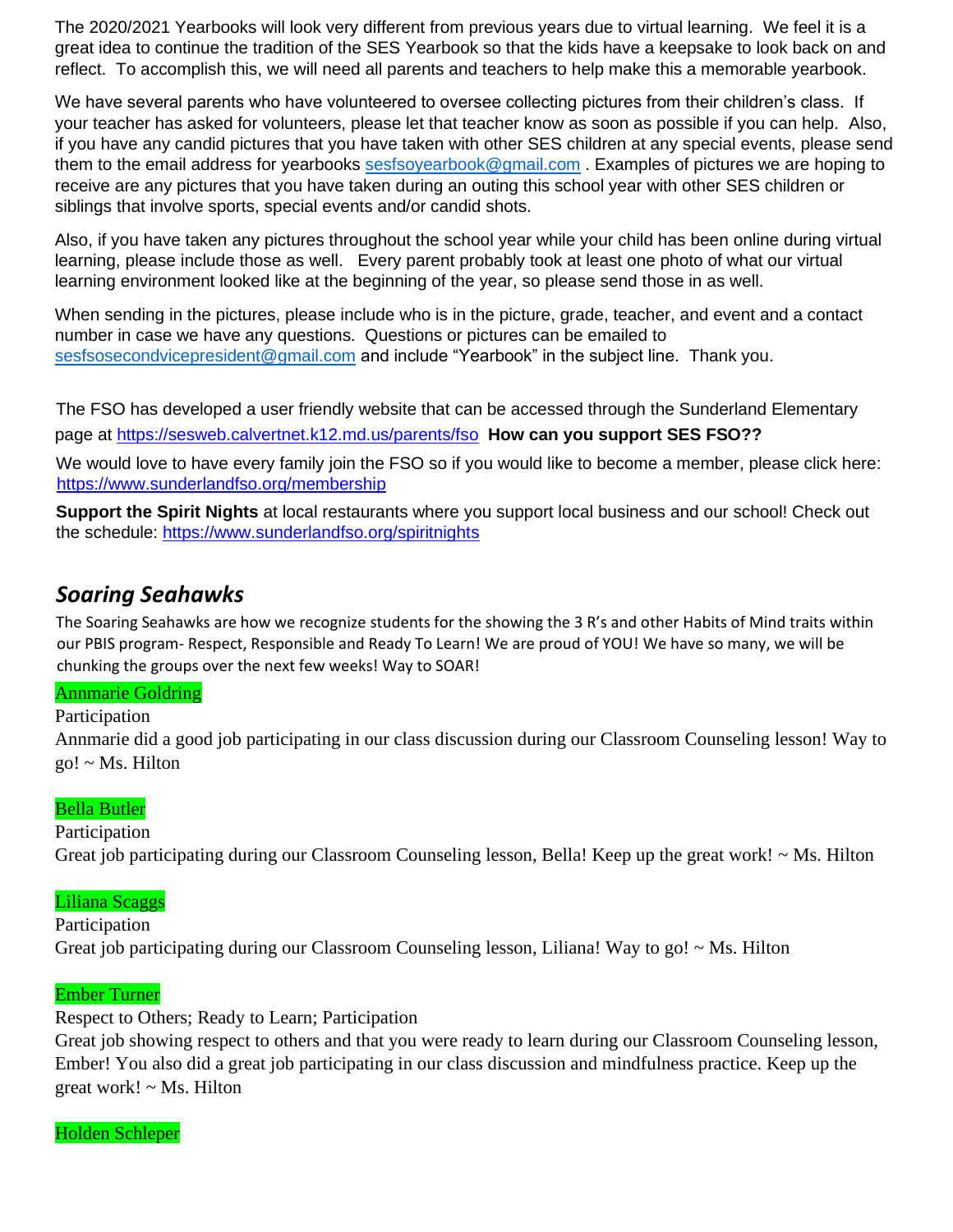#### Respect to Others; Ready to Learn; Participation

Holden did a wonderful job demonstrating respect to others and that he was ready to learn. He also had great participating in our class discussion--keep up the great work!  $\sim$  Ms. Hilton

#### Annelen Upchurch

#### Respect to Others; Ready to Learn; Participation

Annelen did a great job during our Classroom Counseling lesson! She showed respect to others by raising her hand to participate and that she was ready to learn by having her camera on. She also did a great job participating in our class discussion. Keep up the great work, Annelen!  $\sim$  Ms. Hilton

#### John Richardson

Respect to Others; Ready to Learn; Participation

John did a great job showing respect to others by raising his hand to participate and that he was ready to learn by having his camera on during our Classroom Counseling lesson. He also did a great job participating in our class discussion. Way to go, John!  $\sim$  Ms. Hilton

#### Paige Hartge

#### Respect to Others; Ready to Learn; Participation

Great job during our Classroom Counseling lesson, Paige! You showed respect to others, that you were ready to learn, and participated in our class discussion. Keep up the great work!  $\sim$  Ms. Hilton

#### Mya Farling

Respect to Others; Ready to Learn; Participation

Mya demonstrated respect to others and that she was ready to learn during our Classroom Counseling lesson. She also did a great job participating in our class discussion. Way to go, Mya!  $\sim$  Ms. Hilton

#### Nick Napoli

#### Respect to Others; Ready to Learn; Participation

Great job during our Classroom Counseling lesson, Nick! You showed you were ready to learn by having your camera on and respect to others by raising your hand to participate. You also did an awesome job participating in our class discussion--keep up the great job, Nick!  $\sim$  Ms. Hilton

#### Grayson Trammell-Pirner

#### Respect to Others; Ready to Learn; Participation

Grayson showed he was ready to learn by having his camera on and respect to others by raising his hand to participate in our class discussion during our Classroom Counseling lesson. Way to go, Grayson! ~ Ms. Hilton

#### Abcde Mackall-Gross

#### Respect to Others; Ready to Learn; Participation

Abcde demonstrated she was ready to learn during our Classroom Counseling lesson by having her camera on and respect for others by raising her hand to participate in our class discussion. Keep up the great work, Abcde!  $\sim$  Ms. Hilton

#### Amora Gross, Oakleigh Surratt, Jamie Serio, Brooklyn Wall, and Mackenzie Dick

#### Responsibility; Respect to School; Ready to Learn; Cooperation

Congratulations to these students for being the daily, class MVP's over the past two weeks. These students demonstrated good learner behaviors and set a good example for their peers to follow. Their cameras were on, eyes were watching, ears were listening, voice was quiet and body was still. Way to Soar, Seahawks! ~ Mrs. Brannon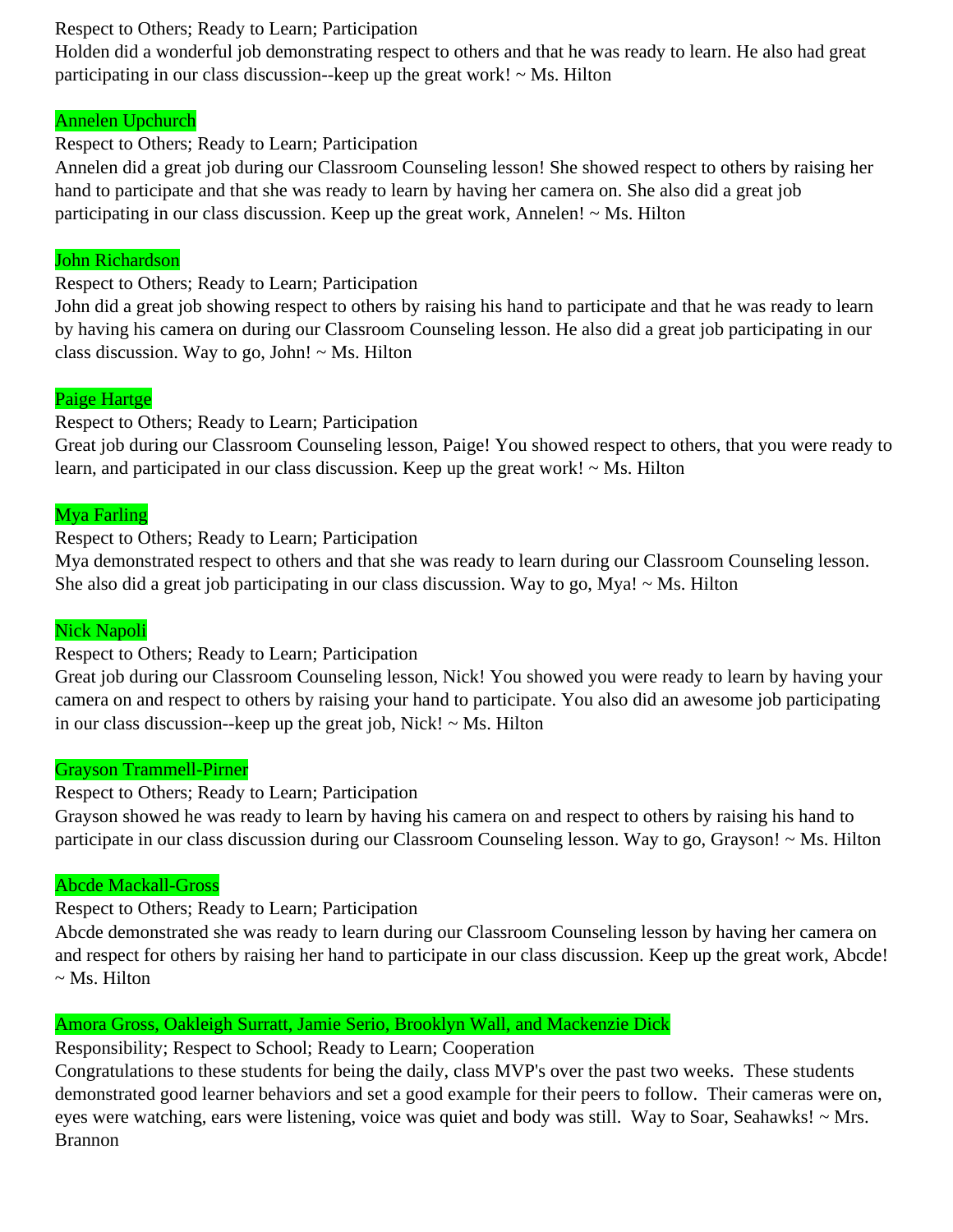#### Emma Farling

#### Respect to Others; Ready to Learn; Participation

Emma demonstrated respect to others, that she was ready to learn, and did a great job participating in the class discussion during our Classroom Counseling lesson this week. Way to go, Emma! ~ Ms. Hilton

#### Oakleigh Surratt

#### Respect to Others; Ready to Learn; Participation

Great job during our Classroom Counseling lesson, Oakleigh! You showed respect to others and that you were ready to learn. You also did a great job participating in our class discussion. Keep up the great work!  $\sim$  Ms. **Hilton** 

#### Colton Hall

Respect to Others; Ready to Learn; Participation

Colton did a great job during our Classroom Counseling lesson by showing respect to others, that he was ready to learn, and by participating in our class discussion. Way to go, Colton! ~ Ms. Hilton

#### Brooklyn Wall

Respect to Others; Ready to Learn; Participation

Great job during our Classroom Counseling lesson, Oakleigh! You showed respect to others, that you were ready to learn, and participated in our class discussion. Way to go!  $\sim$  Ms. Hilton

#### Isaac Swanson

Respect to Others; Ready to Learn; Participation

Isaac did an amazing job during our Classroom Counseling lesson! He showed he was ready to learn by having his camera on and respect for others by raising his hand to participate. He did a great job participating in our class discussion--keep up the great work, Isaac!  $\sim$  Ms. Hilton

#### Tatiana Alvarez

#### Ready to Learn; Participation

Tatiana did a great job participating during our Classroom Counseling lesson. She was very animated during our discussion--I love your excitement! Tatiana. Keep up the great work! ~ Ms. Hilton

#### Sadie Campbell

#### Respect to Others; Ready to Learn; Participation

Great job during our Classroom Counseling lesson! You showed respect to others by raising your hand to participate, that you were ready to learn by having your camera on and participated in our class discussion. Keep up the great work!  $\sim$  Ms. Hilton

#### Jamison Serio

Respect to Others; Ready to Learn; Participation

Jamison did a great job during our Classroom Counseling lesson! He demonstrated respect to others by raising his hand to participate, that he was ready to learn by having his camera on, and participated in our class discussion. Way to go, Jamison!  $\sim$  Ms. Hilton

#### Mackenzie Dick

#### Respect to Others; Ready to Learn; Participation

Great job during our Classroom Counseling lesson, Mackenzie! You showed respect to others, that you were ready to learn, and participated in our class discussion. Keep up the great work!  $\sim$  Ms. Hilton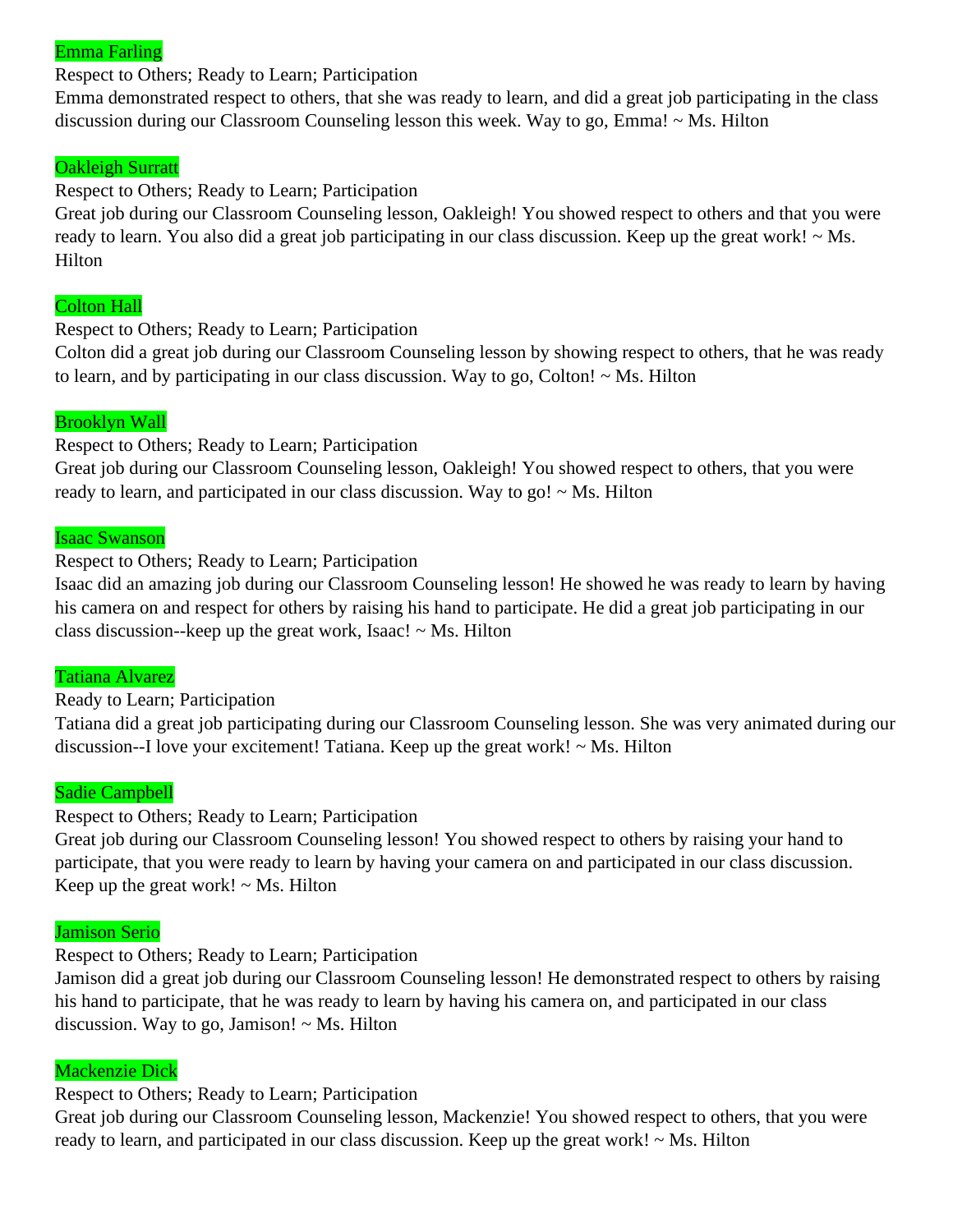#### Mrs. Ridgeway's kindergarten class

#### Participation

Great job during our Classroom Counseling lesson, Mrs. Ridgeway's class! You all did such a wonderful job participating in our class discussion--I can't wait until our next lesson! ~ Ms. Hilton

#### Ms. DiBona's kindergarten class

#### Participation

Great job during our Classroom Counseling lesson, Ms. DiBona's kindergarten class! You did such a great job participating! I especially loved all the crazy hair! I am looking forward to our next lesson! ~ Ms. Hilton

## Counselor's Corner from Ms. Hilton: March 7, 2021

- During the month of March, we will focus on "coping strategies" during Classroom Counseling lessons. It is so important for children to be able to recognize and name their feelings and know how to manage strong feelings! Ask your student what coping strategies they will practice! The books we will read in class this month are, *My Many Colored Days* by Dr. Seuss, *Glad Monster, Sad Monster: A Book About Feelings* by Ed Emberley & Anne Miranda, *The Color Monster: A Story About Emotions* by Anna Llenas, and *Listening to My Body* by Gabi Garcia.
- IT'S TIME FOR MIDDLE SCHOOL REGISTRATION!! Fifth grade teachers emailed their families a Microsoft Forms link to complete for the  $6<sup>th</sup>$  grade Music Elective. The form must be completed NO LATER than March 10<sup>th</sup> so that I may prepare registration forms to be sent home. Forms not completed by March  $10<sup>th</sup>$  will result in the student being placed in Music Appreciation. Middle school Course Registration sheets will be sent home beginning the week of 3/15. Forms for virtual students will be mailed home. If you have any questions regarding middle school placement and course options, please contact Ms. Hilton. Below is a link to the 2021-2022 Middle School Planning Guide.

<https://bit.ly/37JRC1e>

• Check out the March "Home and School Connection" and "Recipes for Success"! These documents can also be found in my Schoology group by selecting "Resources" in the "Parent Resources" folder.

[..\Home & School Connection\March 2021 Home School Connection.pdf](file:///C:/Users/hiltond/Documents/Home%20&%20School%20Connection/March%202021%20Home%20%20School%20Connection.pdf) [..\Home & School Connection\March 2021 Recipes for Success.pdf](file:///C:/Users/hiltond/Documents/Home%20&%20School%20Connection/March%202021%20Recipes%20for%20Success.pdf)

- Don't forget to participate in "Happy Hearts" and email pictures of your hearts to Ms. Hilton!
- If you are interested in joining the SES School Counselor Schoology group (students are already added), you may use the following code: 7MSM-FRZ3-F5XMZ. The following video can assist you with this process: [https://www.youtube.com/watch?v=AY7Rh2Oi\\_0A](https://nam02.safelinks.protection.outlook.com/?url=https%3A%2F%2Fwww.youtube.com%2Fwatch%3Fv%3DAY7Rh2Oi_0A&data=02%7C01%7Chiltond%40calvertnet.k12.md.us%7C5c552a6d21884304e66a08d8661f1dab%7C022d9fca60a34aac9a90c18e51ac527e%7C0%7C0%7C637371631107238187&sdata=bpLbkraUJqb%2FK3dKxzYSES6%2F02iDoam9HlzcVJ7DUtM%3D&reserved=0)

*The Sunderland Heartfelt program has begun! The Heartfelt program, supported by community churches, provides a weekly backpack consisting of small meals, snacks, and supplemental food items for the weekend. If your family would benefit from participating, please contact Ms. Hilton (443-550-9387; hiltond@calvertnet.k12.md.us).*

## *Past Information*

## **Details for Reopening for Hybrid**

- School arrival: 9:50-10:00. After 10:00AM, students are marked tardy.
- Dismissal: Car riders: 3:45-4:00 Bus riders 4:00-4:10.
- Everyone will receive information from your child's teacher that includes, schedules, expectations, general information you need to know and suggested supplies.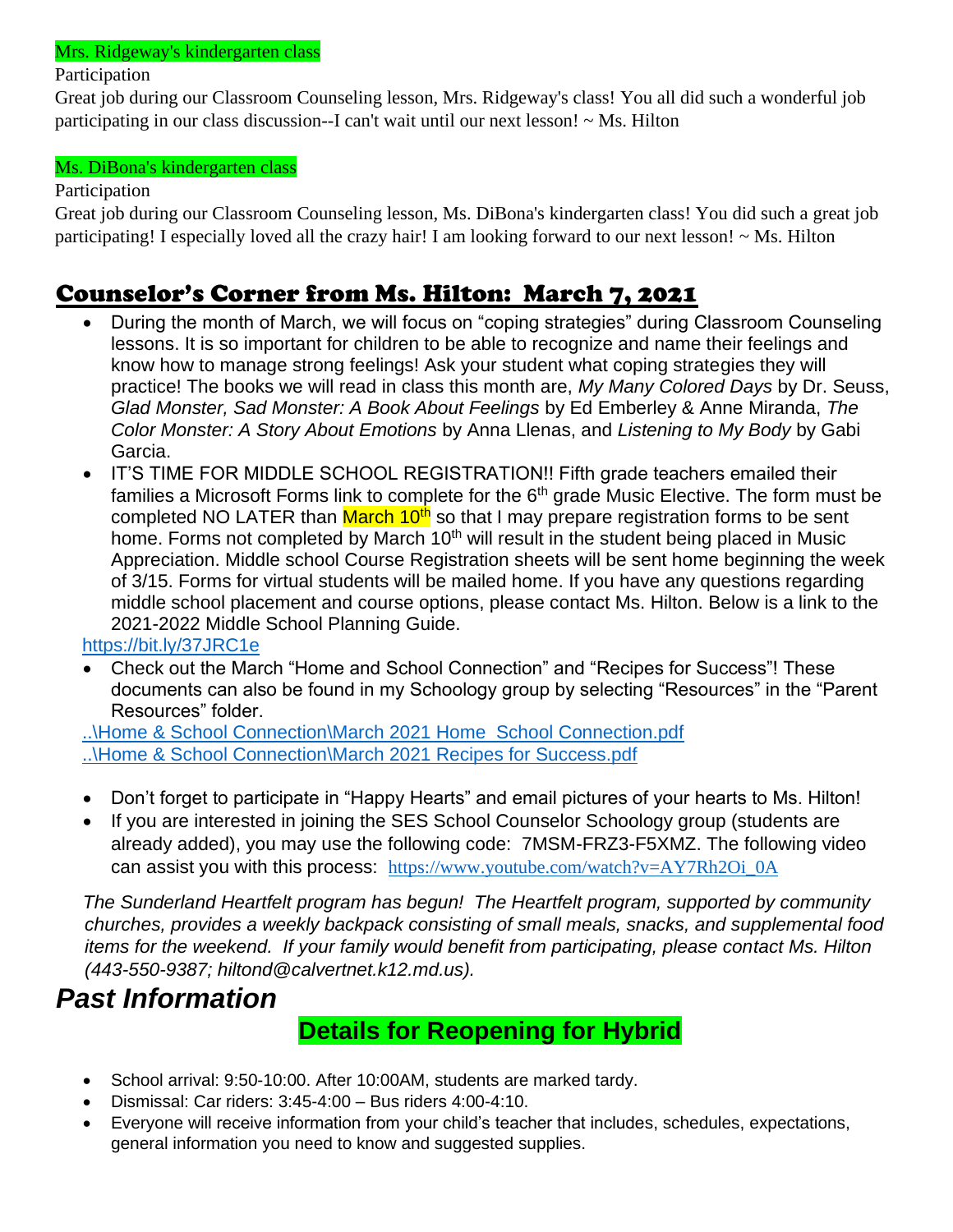- We are always accepting donations in the classroom of tissues and extra supplies that can be given to those who may not have any. We try to maintain extras but I know we have a very generous community so any additional supplies are welcome and appreciated. Extras will be placed in a bin and kept for isolated before they are distributed or used by anyone as an extra safety measure.
- Daily car riders were previously sent the parking lot layout and traffic flow for the lot. We will be handing out any new dashboard cards on Monday morning as cars arrive. We may have a few extra people bringing students because they are working out bus issues. Please be patient with us if there is a delay. We appreciate your flexibility and patience!
- *At this time, we can not allow for surprise car riders.* Students are car riders or they are bus riders. We have a few exceptional cases where two days a week they are bus and two days car. Those with this situation need to contact Ms. Kasulke to set up how to accommodate, if possible, and will receive a dashboard card. If you have a family emergency and need your student, please call the office and let the secretaries know that you will be picking up before the dismissal time. The building is closed to the public unless there is an appt.
- All students are welcome to have a grab and go breakfast. You may speak with your child and let them know they are welcome to decline it by saying "No thank you!" School lunch is available to all students for free. Your student may choose to have lunch or you may send in a lunch.
- Please make all efforts to schedule appointments for students during their virtual week so that they are able to maximize their Face to Face time with their teacher.
- AM car riders will unload once staff is in the parking lot to quide and direct for safety. The drop off window is 9:50-10:00. On the first day, we will begin a little at 9:40 to allow for the distribution of the dashboard signs and answer any questions.
- PM car riders will pull up just like the morning time and wait in their car. The dashboard sign should be displayed on the dashboard on the DRIVER's side. The staff will have you sign the student out using a clipboard. Students will be called beginning at 3:45-4:00. Anyone arriving after 4:00 will need to wait until all buses have been dismissed.
- If your child is going to be a *daily car rider,* please make sure you have completed the form at the following link: https://forms.office.com/Pages/ResponsePage.aspx?id=yp8tAgNgrEgakMGOUaxSftm4okmw\_3hDjqu5 [YYCr0ddUN1lJQTk0Q1RaVFlDUU5KQ1MzSjhXTlY0Uy4u](https://forms.office.com/Pages/ResponsePage.aspx?id=yp8tAqNgrEqakMGOUaxSftm4okmw_3hDjqu5YYCr0ddUN1lJQTk0Q1RaVFlDUU5KQ1MzSjhXTlY0Uy4u)
- We have had 5 "first days" of school so far and tomorrow will be the  $6<sup>th</sup>!$ ! It's been a long journey with lots of ups and downs, but we feel like we are on the up swing of things! Looking forward to seeing our 3-5 B group tomorrow for the first time!
- Even though we had some "Virtual learning days" instead of our hybrid days, we sure LOVED having the boys and girls back in the school!! It was a GREAT restart! The teachers shared that the students remembered their routines well and we noticed how many of them knew exactly where their classrooms were!! We post pictures on our Twitter page as we visit classrooms! Check them out!
- DreamBox and Lexia are two programs we have invested in because they work! Both programs will self adjust based on your child's responses and time they took to respond. Please remember not to help them with these programs as it will skew their progress and may result in the student being asked questions that they can not complete independently. Student who are STRUGGLING should do MORE time on these programs. The research shows that working through these programs can CLOSE GAPS in learning. Attached is a parent guide for Dreambox. You may have received it from your teacher too. When families sign up for **the Family Dashboard**, they are better able to monitor their child's progress in DreamBox and can even see demo versions of the exact activities their child has been doing over the past 30 days.
- Students who are only present during homeroom and then do not participate, have their camera on, and answer when the teacher calls on them for the rest of the day will be marked absent. Students are expected to have cameras on. They can blur their backgrounds. We have situations where children are in bed and the parent signs them in. This does not help your child. They need to be present to learn. If students are only actively engaged with their classes a portion of the day, the attendance will reflect that. We need students in class in order for them to learn. For those students who are not being successful in the virtual setting, missing classes, not submitting work, yet have chosen to remain virtual- We will be